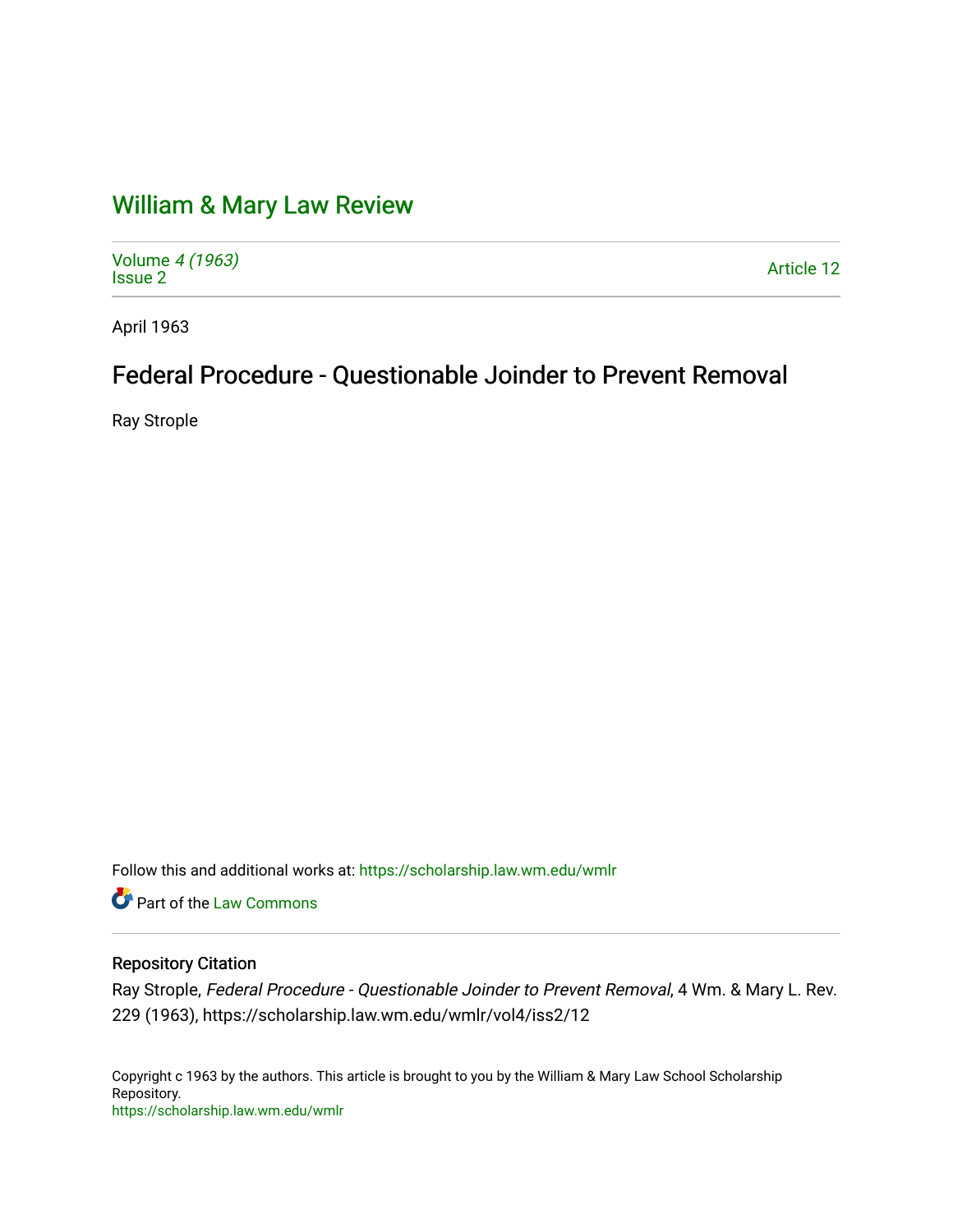### FEDERAL PROCEDURE

#### *Questionable joinder to prevent removal*

In *Parks v. New York Times Company'* the resident plaintiff instituted a libel action in an Alabama state court against four residents and a nonresident alleging that the nonresident, the New York Times, published an advertisement defaming certain public officials because of their handling of purported race riots. The resident defendants who failed to disaffirm the New York Times act of incorporating their names within the advertisement as endorsers of its contents were joined in the action for their alleged ratification of the libelous advertisement. Upon petition to the Federal District Court, the nonresident defendant contended that the plaintiff had fraudulently joined the resident defendants in order to preclude removal from the state to the federal court. The District Court sustained the removal petition asserting that there was no "liability of the resident defendants under any recognized theory of Alabama law,"2 and on appeal the Circuit Court reversed and remanded to the state court for trial on the merits.

Since complete diversity of citizenship is a prerequisite for invoking the jurisdiction of the federal courts,<sup>3</sup> the federal courts introduced the procedural rule of fraudulent joinder in order to prevent a nonresident from being deprived of his right of removal. However, the courts when applying the principles of fraudulent joinder have been confronted with diametrically opposed substantive rights of the litigants. The resident plaintiff has the right to select the forum and join all parties that are jointly and severally liable in one action but not to the degree that the joinder fraudulently deprives the nonresident of his right of removal to the federal court.

**I** Parks v. New York Times Company, 308 F.2d 474 (5th Cir., 1962).

<sup>2</sup> Parks v. New York Times Company, **195** F.Supp. 919, **922** (M.D. Ala., 1961).

<sup>3</sup> Strawbridge v. Curtiss, 7 U.S. **265 (1806);** Haynes v. Felder, 239 F.2d 868, **870** (5th Cir., 1957).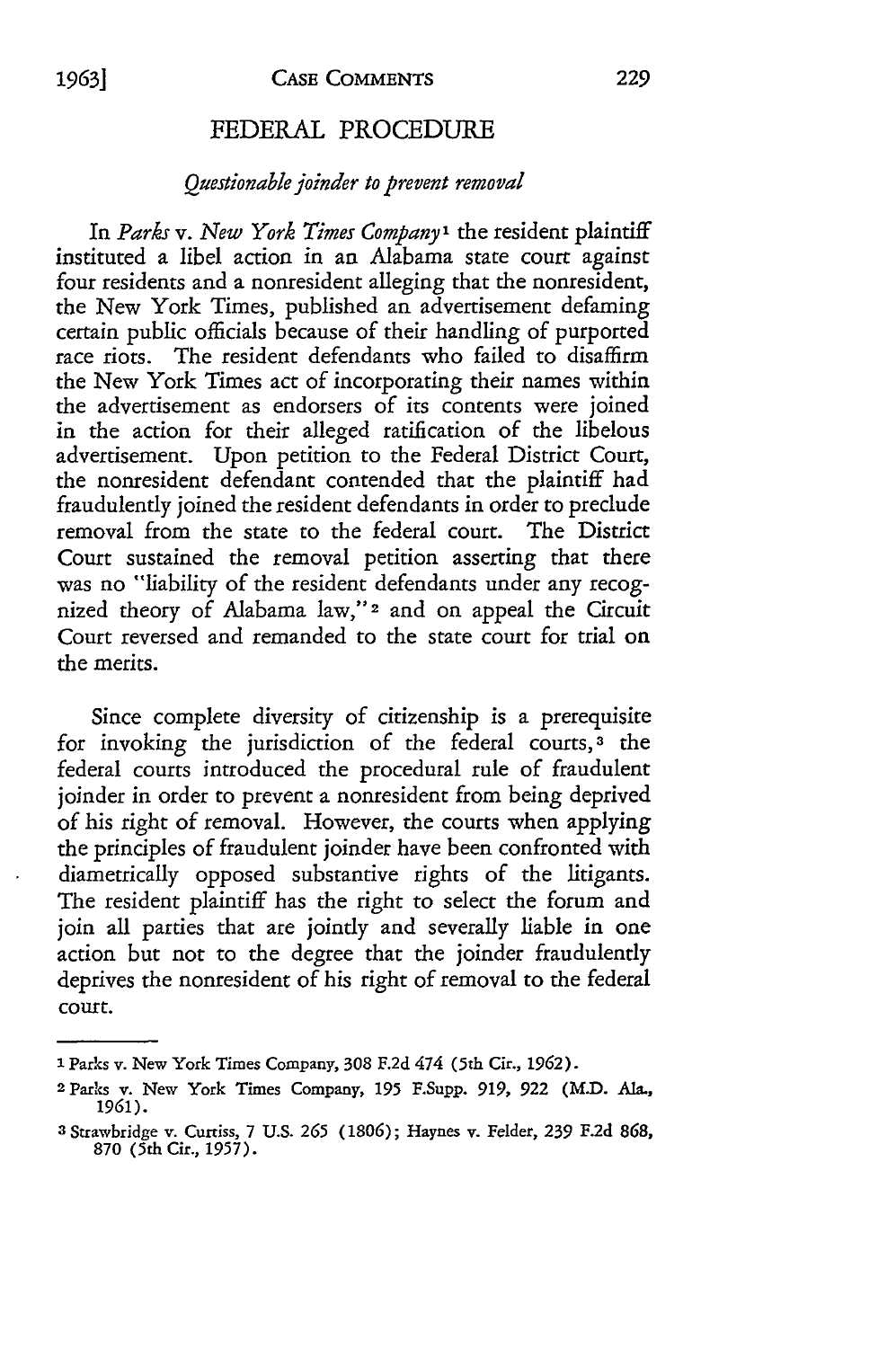Therefore, in order not to "modify, abridge, or enlarge the substantive rights of the litigants or to enlarge or diminish the jurisdiction of the federal court"4 the federal courts have consistently utilized the following tests in determining whether there was a fraudulent joinder: **(1)** Did the resident plaintiff "have a real intention on colorable grounds to procure a joint judgment?"<sup>5</sup> (2) Is there sufficient doubt as to the liability of the resident defendant under the substantive law of the state where the action is brought?<sup>6</sup> In fact, even though the resident plaintiff joins the resident and nonresident for the sole purpose of precluding removal, the joinder although fraudulent in intent is permissible if a cause of action is stated.7

When the principle of fraudulent joinder was orginally pronounced, the procedural rules permitting joinder of parties as joint tortfeasors or master and servant were stringently construed. At the present time three views govern the joinder of master and servant in the same action. Ohio procedure illustrates the view which prohibits the joinder of master and servant "if the master's liability is based solely on respondeat superior."s Although Virginia procedure permits master and servant to be joined in the same action, there can be no joinder when the plaintiff states a related claim against the servant since there is no liability on the part of the master for this cause of action. **9** Finally, under the federal rules and modern code pleading states all "persons may be joined in one action

- **5** Morris v. **E.** I. DuPont De Nemour **&** Co., **68 F.2d 788, 791** (8th Cir., 1934); Smith v. Southern Pacific Co., **187 F.2d 397, 401 (9th** Cir., **1951),** *cert. den.* **342** U.S. 823.
- **6** Wells v. Missouri Pac. R. Co., **87 F.2d 579, 582** (8th Cir., **1937);** Chumley v. Great Atlantic **&** Pacific Tea Co., **190** F.Supp. 254, **256** (M.D. **N.C., 1961).**

**7** Norwalk v. Air Way Electric Appliance Corp., **87 F.2d 317, 319 (2d** Cir., **1937);** Smith v. Southern Pacific Co., **187 F.2d 397, 400** (9th Cir., **1951),** *cert. den.* **342 U.S. 823.**

- **8** French v. Central Construction Co., **76** Ohio St. **509, 81 N.E. 751 (1907);** Shaver v. Shirks Motor Express Corp., **163** Ohio St. **484, 127 N.E.2d 355, 362 (1955);** Wells, *Joinder of Master and Servant,* **23** OHIO **ST.** L.J. 488, 491 (1962).
- **9** Norfolk Union Bus Terminal, Inc., v. Sheldon, **188 Va. 288, 49 S.E.2d 338** (1948); *The Notice of Motion and Modern Procedure,* 35 VA. L. REV., 380, 389 (1949).

**<sup>462</sup> Stat. 961** (1948); **U. S.** v. Sherwood, **312 U.S.** 584 **(2d** Cir., **1941); Warf &** Warehouse v. Pillsbury, **259 F.2d 850, 852** (9th Cir., **1958).**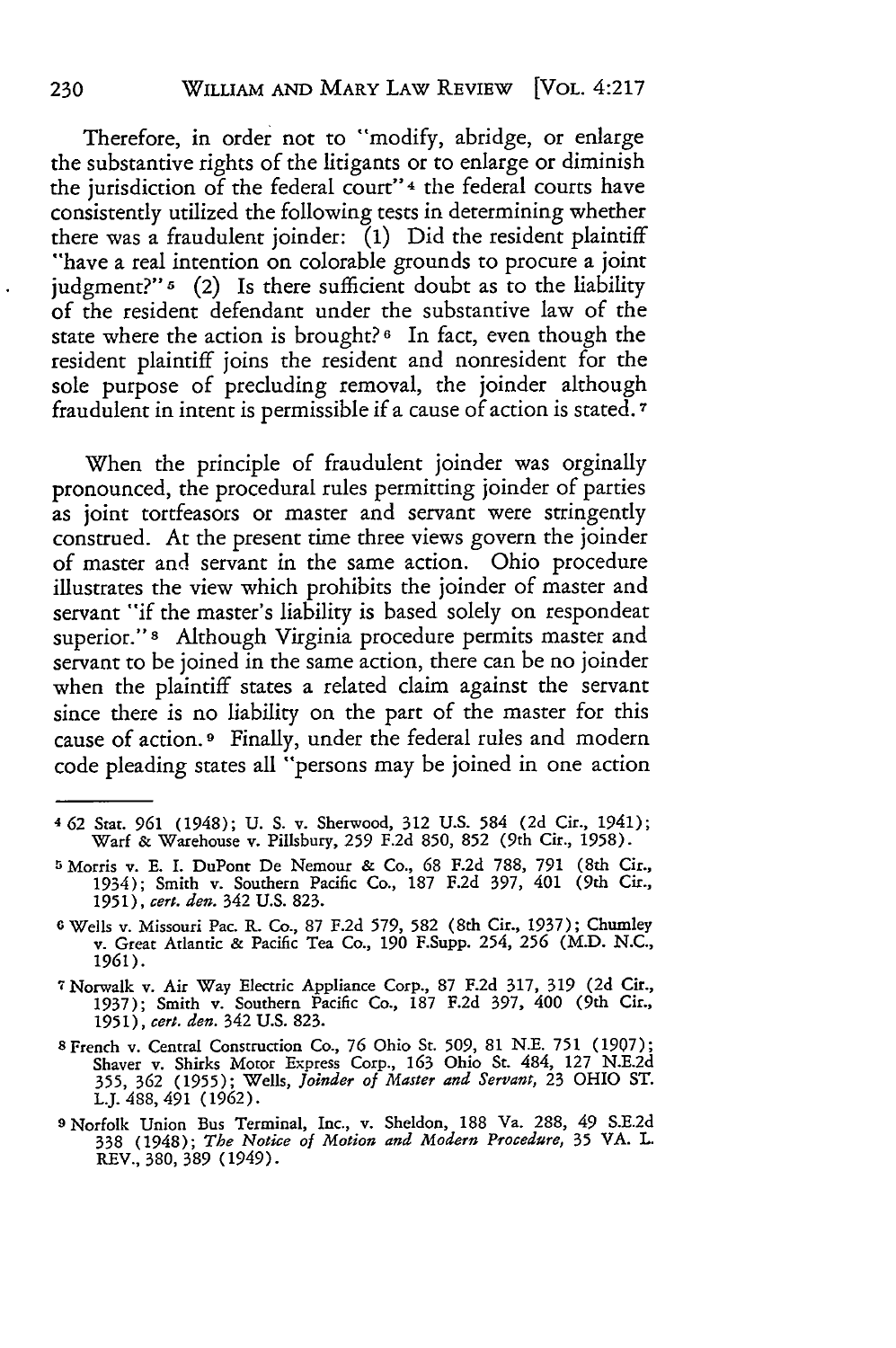as defendants if there is asserted against them jointly, severally, or in the alternative any right to relief. **. ." 1o** Since there has been a gradual development of procedural rules facilitating the joinder of defendants, especially master and servant, in the same action,<sup>11</sup> the principle of fraudulent joinder, although originally designed to balance the substantive rights of the litigants, has been a tool-as reflected in the *Parks* case-for recognizing the plaintiff's substantive right to select the forum and join all parties that are jointly and severally liable.

In past decisions where fraudulent joinder was alleged by the nonresident, the courts have consistently permitted a joinder of a resident agent with a nonresident principal in a tort action when the agency relationship existed at the time of the tort. In the *Parks* case, there was no agency relationship at the time of the tort as the nonresident was a complete stranger to the resident defendant. The resident plaintiff in his cause of action asserted that the resident defendant ratified the nonresident's act even though the resident received no ascertainable benefit from the unauthorized act of the nonresident. After reviewing the substantive law of Alabama, the court relying on *Birmingham News Co. v. Birmingham Printing Co.12* reasoned that "silence alone will not always suffice to even invite a conclusion that ratification was effected; yet under the related circumstances shown to have been known to the asserted principal, silence may afford evidence from which the jury may infer an intent to ratify." **13** Even in a libel action with a similiar fact situation as in the *Parks* case where failure to disaffirm within a reasonable time did not amount to ratification, the court stated that "silence would be at most a fact situation from which in connection with

*'3 Id.* at 341.

**<sup>10</sup>** Fed. R. Civ. P. 20 (a).

**<sup>1&</sup>quot;** Annot., **59** A.L.R. 2d **1066** (1958): Alabama-Sarber v. Hollon, **265** Ala. 323, **91** So.2d **229 (1956);** California-Rannard v. Lockheed Aircraft Corp., 26 Cal. 2d 149, 157 P.2d 1 (1945); Illinois—Laver v. Kingston,<br>11 Ill. App.2d 323, 137 N.E.2d 113 (1956); Maryland—Beinhauer-<br>Leader Stores, Inc., v. Burlingame, 152 Md. 284, 136 A.2d 622 (1949); North Carolina-Shaw v. Barnar, 229 N.C. 713, 51 S.E.2d 295 (1949); Pennsylvania-East Broad Top Transit Co. v. Flood, 326 Pa. 353, **<sup>192</sup>** A. 401 (1937); Virginia-McLaughlin v. Siegel, **166** Va. 374, 185 S.E. 873 **(1936);** West Virginia-State ex rel. Baumgarner v. Simms, **139** W.Va. **92,** 19 S.E.2d 277 (1953).

**<sup>12</sup>**Birmingham News Co. v. Birmingham Printing Co., **209 Ala. 403,** *96* **So.** 336, 341 (1923).